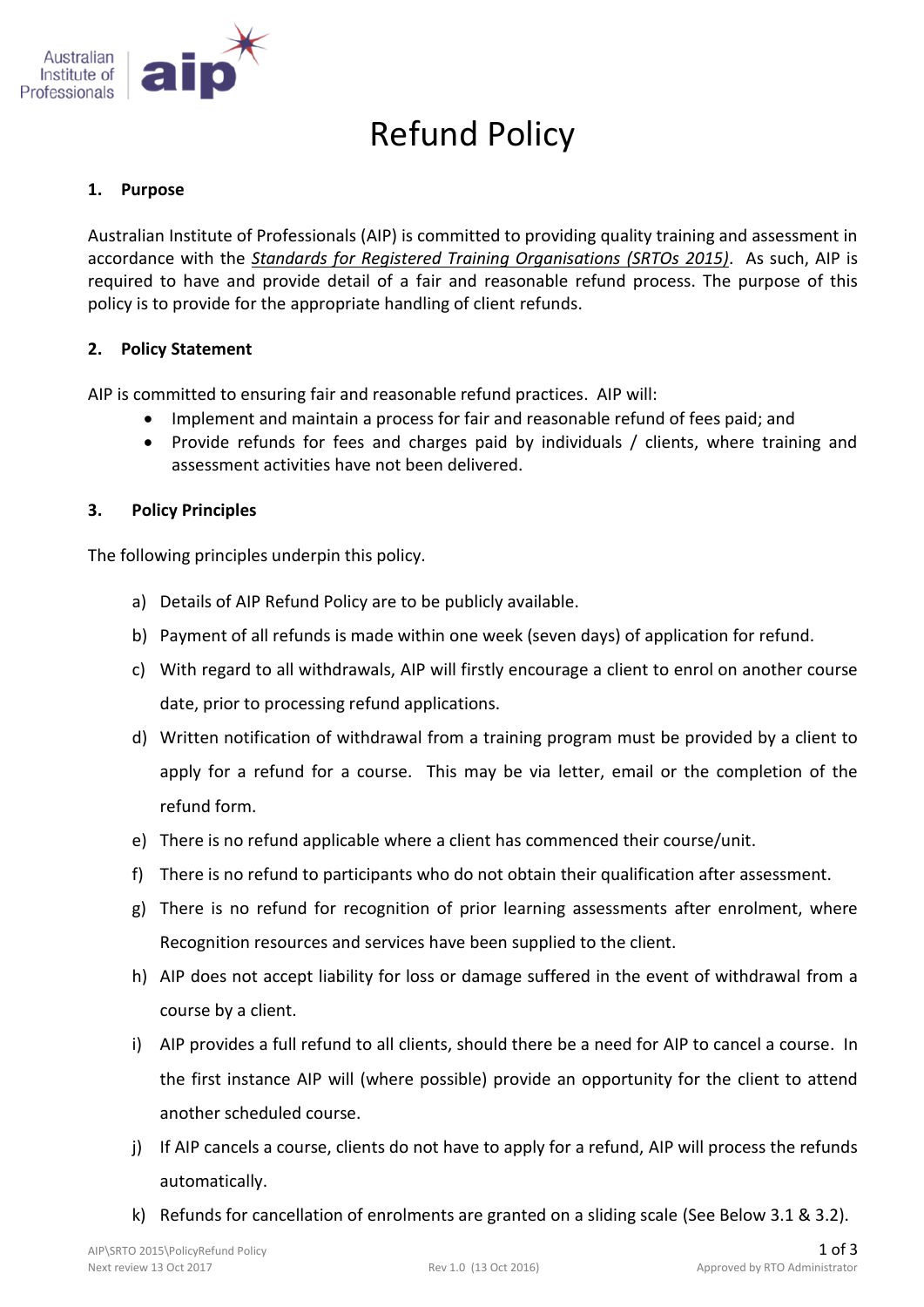

#### **3.1 Short Courses & Skill Sets**

*Refunds for enrolments in individual classroom based courses will be calculated in accordance with the following sliding scale.*

| <b>Reason for Refund</b>                   | <b>Notification requirements</b>                                                   | Refund                                                                                |
|--------------------------------------------|------------------------------------------------------------------------------------|---------------------------------------------------------------------------------------|
| Client withdraws                           | In writing, eight (8) calendar days<br>or more prior to the course<br>commencement | 100% of the course fee (paid by the<br>client)                                        |
| Client withdraws                           | In writing, within seven (7)<br>calendar days prior to the course<br>commencement. | 75% of the full course fee<br>(regardless of how much the Client<br>has already paid) |
| Client withdraws                           | In writing, less than 24 hours<br>prior to course commencement.                    | Nil Refund                                                                            |
| Client withdrawn from the<br>course by AIP | After course commencement,<br>due to inappropriate behaviour                       | Nil Refund                                                                            |
| Course cancelled by AIP                    |                                                                                    | 100% of the course fee (paid by the<br>client)                                        |

- a) A fee equal to 25 % of the full fee is charged where cancellations occur within seven (7) days before commencement of an enrolled course or assessment.
- b) Fees are refunded in full where the client submits in writing reason for withdrawal, eight (8) days or more prior to commencement of an enrolled course or assessment.

#### **3.2 Qualifications / Accredited Courses**

*Refunds for enrolments on nationally recognised qualifications (workplace based/traineeships) and accredited courses are subject to the following refund formula.* 

| <b>Fee Type</b>            | <b>Description</b>                  | Fee \$\$                            |
|----------------------------|-------------------------------------|-------------------------------------|
| Enrolment cancellation fee | RTO administrative processes for    | \$150.00 per qualification          |
|                            | processing of enrolment,            |                                     |
|                            | reporting and other                 |                                     |
|                            | administrative actions related to   |                                     |
|                            | cancellation                        |                                     |
| Unit Fee - Commenced       | For all individual units            | Full Unit fee payable by the client |
|                            | commenced/attended/                 | Nil Refund                          |
|                            | completed from within the           |                                     |
|                            | qualification / Accredited course   |                                     |
| Unit Fee - Not Commenced   | For all individual units <b>NOT</b> | Full Unit fee paid by the client is |
|                            | commenced/attended/                 | Refunded                            |
|                            | completed from within the           |                                     |
|                            | qualification / Accredited course   |                                     |